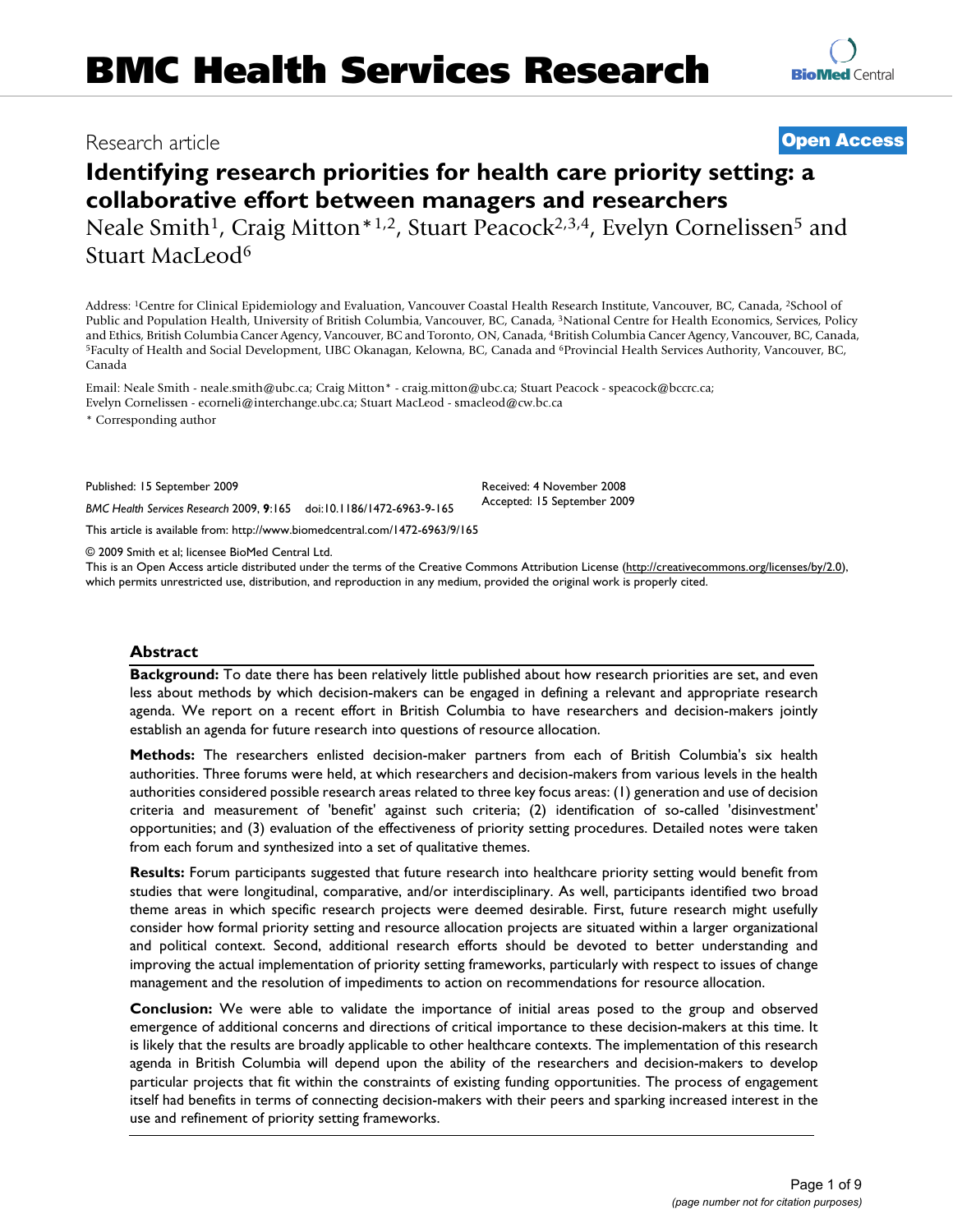#### **Background**

As research typically involves an investment of society's limited resources, there exists at least some obligation to ensure that research activity aligns with the interests, needs and values of the larger community. Applied health services research, in particular, focuses on practical translation and uptake of research findings [1]. The knowledge transfer and exchange literature highlights that regular interaction between researchers and decisions makers is one of the most effective ways to increase the likelihood that research knowledge will be used [2-4]. Such interaction also enables each group to better understand the contexts of the other and the constraints under which each operates. It is also critical that this interaction occurs over the entire research cycle, not just in the latter stages when some notion of 'transfer' is to take place [4,5]. Given this, it would be of great value for researchers and decisionmakers to spend more time developing research directions and potential research questions collaboratively.

The field of health care priority setting and resource allocation is a good example of an applied health services research field that should produce findings aligned with the needs of the end users. However, to our knowledge there has been limited input to date, at least as reported in the literature, from decision-makers in helping to identify relevant research priorities. There are good opportunities in British Columbia to make headway in this regard. Currently there are two research groups-based at the Centre for Clinical Epidemiology and Evaluation, in Vancouver, and at the British Columbia Cancer Agency -- that have health care priority setting as their primary research interest. These two groups have collaborated with each other extensively over the last five years, have attracted provincial and national level funding, and have strong relationships with senior decision-makers in all six of the BC health authorities. These decision-makers, noting current fiscal constraints which are mirrored in many other Canadian provinces and in other countries, are keen to improve priority setting and resource allocation practices and engage in relevant research of practical importance.

Our intent in the current project was to engage decisionmakers in jointly developing a set of realistic, mutually appealing research priorities. This would be accomplished through a series of interactive forums, organized around known challenges in the priority setting field. We report here on the design and implementation of these forums, and the follow up work leading to future research initiatives. Our description of the processes we undertook in BC will offer insight both into how research priorities might be developed in collaborative fashion, and into specific areas which appear today to be substantive priorities - in the short- to medium-term -- for the field of health care priority setting and resource allocation.

Lomas, Fulop, Gagnon & Allen identify two approaches to developing research priorities, the technical and the interpretive [1]. Technical approaches involve the use of existing data to drive priority choice, for instance, based on the prevalence of a disease or economic burden of illness. Interpretive approaches, by contrast, employ interactive discussion among informed stakeholders to generate priorities. This may or may not include substantial background data. Our intent in the current project was to follow the interpretive model. We were able to identify in the literature a handful of examples of joint agenda setting among health researchers and other stakeholders. In what follows, we briefly describe some of these examples, which were either provincial or national in scope.

In the US, pressure from Congress and other stakeholders in the 1990s led to efforts to make processes for setting research priorities for the National Institutes of Health more explicit, and to include a wider degree of input from the public and other stakeholders [7,8]. Rosenstock, Olenek, & Wagner describe a process used by National Institute of Occupational Safety and Health (NIOSH) to establish a national research agenda for occupational health and safety [7]. An approach derived from this model was subsequently used in the Pacific Northwest region specific to the needs of agricultural workers and employers, public health agencies, and researchers [8]. In addition, O'Fallon, Wolfle, Brown, Dearry & Olden describe sixteen "Town [Hall] Meetings" conducted over a number of years by the National Institute of Environmental Health Sciences (NIEHS) [9]. They suggest that these meetings had community impact through increased education and outreach, and generated both new research and public health policy changes.

In 1991, the UK established the National Health Service (NHS) Research & Development program with the intent of making the NHS a central agency in supporting applied health research [10,11]. Lomas et al describe efforts by the NHS Service Development and Organization (SDO) branch to consult on research priority development via what they term a 'listening model', including both an expert forum and local focus groups [1]. Noting that consumers were not directly involved in this process, other researchers subsequently followed this work with more focused consultation with service users on priorities, specifically related to midwifery and nursing research [12]. This involved a series of five focus groups in locations around England.

A more recent effort in the UK has perhaps the closest resemblance to our own work. The UK seminar series, "Managing Scarcity in the NHS: Building on Theory, Learning from Practice" (2005-2007) had a similar objective to our own--engaging government leaders, healthcare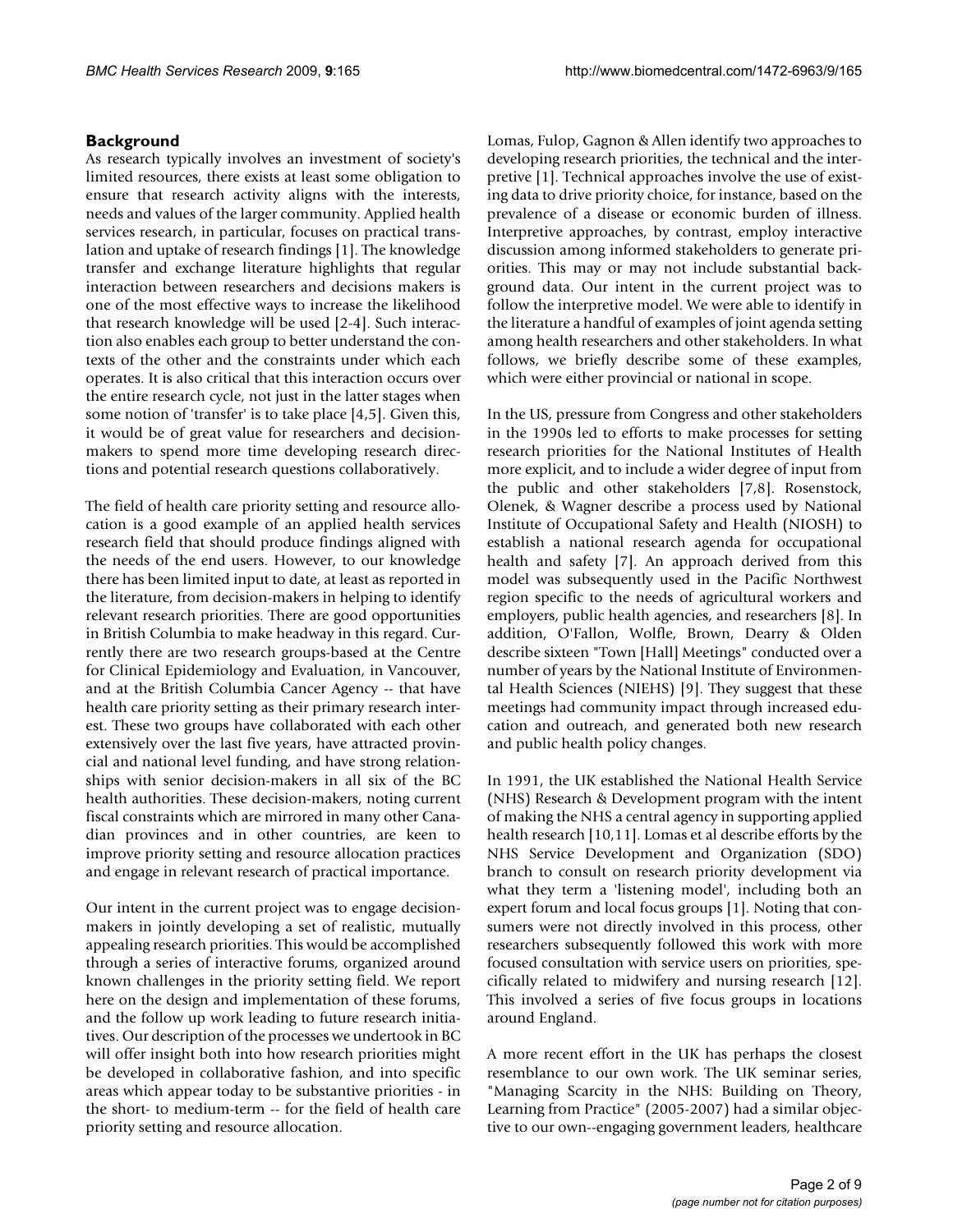professionals, and academics to discuss resource allocation challenges (though not aiming to identify researchable projects per se). Although we are not aware of peer reviewed publications yet resulting from this series, informal communication with the organizers suggests a number of key learnings. Terminology (such as "commissioning") is understood differently by the major stakeholders and so different approaches have evolved. As well, participants noted tensions between national-level decisions and local health system management needs; efforts to strengthen local capacity were seen as desirable. Further, the systematic use of explicit priority setting frameworks has had some degree of success in central institutions, such as NICE, and so there was researcher and decision-maker interest in local adaptations of such work. Perhaps most importantly, all participants realized that cost-effectiveness analysis alone would not suffice to adequately deal with the complexities of real-world decision-making.

In Canada, major federal funding agencies have collaboratively undertaken three rounds of a stakeholder consultation exercise known as "Listening for Direction." The first was conducted in 2001 [1]. It consisted of an environmental scan, five regional workshops and a national workshop with invited participants, focused on pressing issues that decision-makers expected to encounter in the medium-term (three to five years). The process was repeated a second time in 2004 [13], and the most recent iteration, involving eight partner organizations, took place in 2007 [14].

# **Methods**

For this project, key contacts in each of British Columbia's six health authorities were recruited as research partners. Recruitment was done purposively; many of these individuals already had long standing interests in priority setting and resource allocation in their respective organizations. The decision-maker partners were invited to attend the forums and/or to send additional interested and appropriate colleagues. Purposeful efforts were made to engage a varied mix of people from different sectors, positions and job responsibilities (including for example program managers, finance managers, Vice Presidents and one CEO). Forums were not recorded but detailed notes were taken. At least two research team members took notes at each forum; afterward these notes were combined and any differences reconciled. Notes captured both the content of the discussion as well as contextual information which was used in subsequent analysis of the forum results. A summary of the notes, including potential research questions, was circulated to decision maker participants after each forum; this allowed them to verify that their opinions were accurately captured. The forum notes were analyzed qualitatively by the lead author, in order to

group potential research questions and general comments into a set of overarching key themes; a second author provided additional analysis and review of the findings, while all authors provided comments. Subsequent to the forums, researchers contacted decision-makers directly and held one-on-one meetings to elaborate on the findings and to discuss specific areas for partnering. This served as additional participant validation of the results presented here.

### *The team planning forums*

Three key topics were identified and ultimately implemented as focus areas animating this series of forums:

- generation of decision criteria, deployment of criteria and measurement of 'benefit' against such criteria (September 2007)
- identification of so-called 'disinvestment' opportunities in order to release resources from a given budget to shift into higher value investment areas (January 2008)
- evaluation of the effectiveness of priority setting from the perspective of ethics and economics, noting a high degree of system complexity where each decision can have multiple effects and organizational constraints play a major role (April 2008)

These choices arose out of the researchers and decisionmakers' past experiences with priority setting research in health care organizations, and our own assessment of what appeared to be gaps in the literature [15,16]. Importantly, these questions served as a starting point and initial guide to structure discussions, but it was expected that other related and/or unique issues would emerge as part of the discussion process at each forum. For instance, questions related to public engagement emerged at each of the three forums. An outside researcher with subjectarea expertise was recruited to facilitate discussion of each topic.

For each forum, two presentations relevant to the day's theme were delivered: one by a researcher with interests in the given topic and the second by a decision-maker with 'on the ground' experience. Following this, there was an open, facilitated discussion based on the material presented offering decision-makers the opportunity to discuss and share their own concerns. There was a subsequent facilitated discussion explicitly aimed at eliciting ideas for potential research. Each forum was evaluated using a set of standard questions, noting whether clear goals and objectives for the day were stated and met, requesting comments on the quality of the presentations, and finally participant satisfaction with the degree of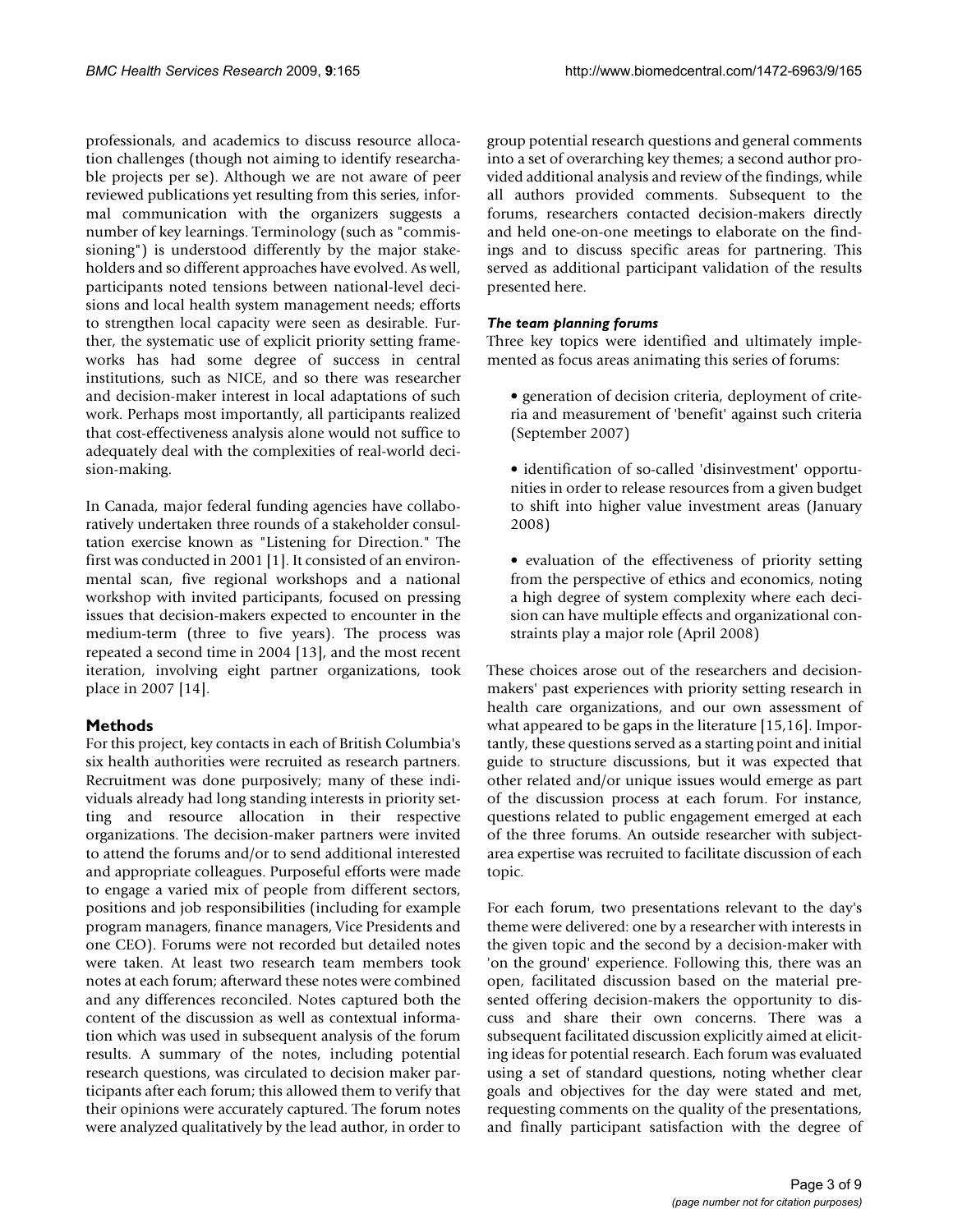interactivity. Open-ended comments and recommendations for future forums were also solicited.

The Forums took place in Vancouver (BC's largest city and major transportation hub, which allowed for the easiest access for people coming from different sites around the province). They were held at a neutral location (i.e., not at the offices of a health authority or the researchers' institutions). No pre-reading or preparation was required. Each forum was one half day in length (4-5 hours) which allowed sufficient time to engage in the discussions but also was respectful of the many other demands on decision-makers' time.

# **Results**

## *Features of priority setting research*

Forum participants emphasized three important features of future design in priority setting research: longitudinal studies, comparative studies, and inter- or multi-disciplinary studies.

Longitudinal research would examine how priority setting processes in a health care organization develop and evolve over time. For instance, such research should consider how new approaches may be successfully implemented and maintained in the organization, as well as defining which factors facilitate or hinder this. Research could also investigate growth of organizational trust over time with respect to both leadership and joint or more collaborative, explicit decision making. It is reasonable to ask if formalized approaches to priority setting are conducive to such trust-building (I:8). [Citations here are from the research team's notes from the forums. These should be read as follows: [Forum] I: [page] 8.]

Participants welcomed opportunities for comparative research, including opportunities for quasi-experimental designs, such as studies of pre-post implementation of an explicit approach to decision-making. One participant suggested that it would be interesting to know if a requirement that resource re-allocation proposals be submitted from interdepartmental or collaborative teams would result in different results then the traditional silo approach to proposal submission (I:10). Organizations have distinct cultures--some seek to be on the 'cutting edge' in implementing new approaches to care and service delivery, while others are more content to maintain standard and accepted routines. How might these differences influence priority setting and resource allocation choices? It was noted that there have been a number of Canadian experiences with formal approaches to priority setting, such as PBMA (Program Budgeting and Marginal Analysis), and that there might be lessons drawn from a methodologically rigourous synthesis of these experiences.

Interdisciplinary research can be defined as "any study or group of studies undertaken by scholars from two or more distinct scientific disciplines. The research is based upon a conceptual model that links or integrates theoretical frameworks from those disciplines, uses study design and methodology that is not limited to any one field, and requires the use of perspectives and skills of the involved disciplines throughout multiple phases of the research process" [17]. Multidisciplinarity, by contrast, involves researchers who work on a project together, but more independently and with less crossing of disciplinary boundaries [18]. The feeling of many forum participants was that the best avenues for future research would build a knowledge base, employing concepts and drawing on literatures beyond health economics. These might include healthcare ethics, organizational psychology, and the policy sciences. Quantitative methods will have a role, but there was also a recognized place for research in the established qualitative traditions such as narrative inquiry, ethnography and discourse analysis.

#### *Future research theme areas*

Several theme areas were also identified for future research on health care priority setting--in other words, specific ideas, topics or projects that might be pursued. These can be grouped under two broad headings, acknowledging that there will be some degree of overlap between these categories (See Table 1). First, future research might usefully consider how formal priority setting and resource allocation projects are situated within a larger organizational and political context and how resulting decisions have an impact on different parts of the continuum of care and/or different organizations entirely. Second, we might advantageously devote additional research efforts to better understanding and improving the actual implementation of priority setting frameworks.

#### *Decisions in broader context*

Forum participants noted that wherever formal priority setting processes have so far been implemented in their organizations, it has inevitably been within a larger context in which many other decision system initiatives and cycles occur simultaneously. These include strategic planning (II:3), quality improvement (I:10; II:10), capital planning (III:7), the annual budget cycle (III:3), and issuing of provincial Ministry of Health directives (II:8). There is value to decision-makers in knowing where they sit in relation to the larger network or web of decision processes. Modeling or mapping these connections might be both interesting and valuable (II:7). Case study and comparative research might consider how priority setting activities 'align' with other organizational activities.

There are also potential 'ripple' effects that might be investigated--for instance, 'how do or could priority setting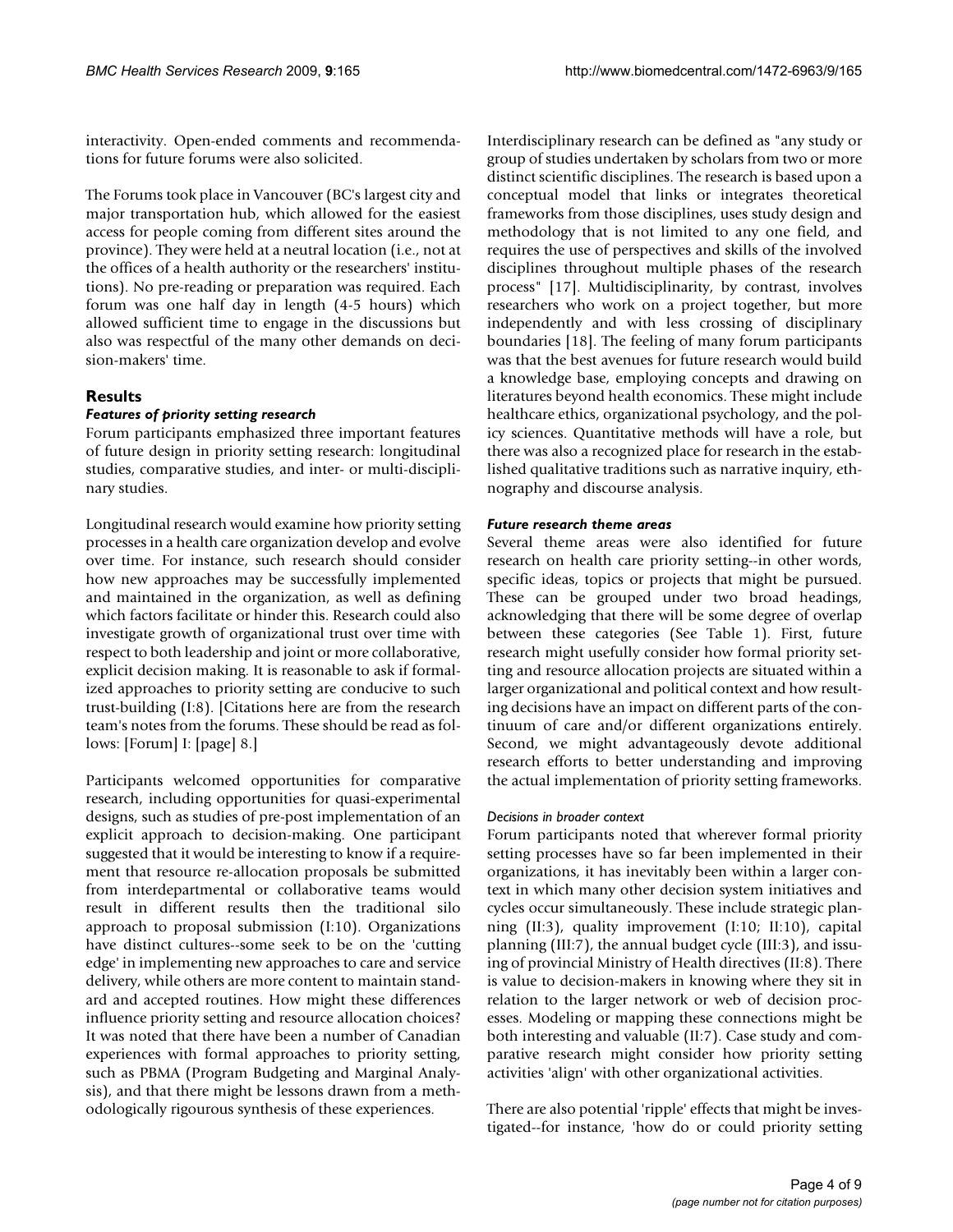#### **Table 1: Overview of research theme areas**

| <b>Theme</b>                                    | Areas for possible investigation                                                                                                                               |
|-------------------------------------------------|----------------------------------------------------------------------------------------------------------------------------------------------------------------|
| Priority setting decisions in a broader context | How can formal priority setting processes best align with and complement other decision making<br>processes?                                                   |
|                                                 | What consequential and reactive impacts result in the implementation of priority setting<br>approaches?                                                        |
|                                                 | Can we improve the measurement of costs and benefits to account for the full range of<br>organizational impacts?                                               |
|                                                 | Can we assess the relative merits of implementing formal priority setting as a small scale pilot or as<br>an organization wide mandate?                        |
| Priority setting implementation                 | Report on typical criteria used in formal priority setting studies and guidance about how to draft<br>locally relevant measures for assessing spending options |
|                                                 | Understand the different ways in which decision-makers understand and apply the concept of<br>disinvestment                                                    |
|                                                 | Explore the rhetorical and tactical choices made in 'bundling' spending options and how these<br>affect the results of formal priority setting                 |
|                                                 | Identify the personal, social and organizational dimensions of how decision-makers manage<br>conflicting role loyalties in priority setting                    |
|                                                 | Improve the quality and accessibility of relevant data                                                                                                         |
|                                                 | Identify the skills and capacities needed for effectively using formal priority setting methods, as well<br>as the related education and training requirements |
|                                                 | Provide guidance about why, when and how to engage the public in priority setting and resource<br>allocation decisions                                         |

exercises link to, identify, or catalyze knowledge of where larger systemic change might be needed within health authorities' (I:7)?-- how might 'local solutions ... become institutional ones' (II:6)? Also, 'a research question might be, how do executive level decisions and values translate to the everyday decisions people are making on the front lines, at the service delivery level' (II:11)?

There was some doubt among participants as to whether or not the full set of outcomes and costs for prioritization is ever captured. As one example, it was noted that while 'the literature calls regularly for reductions in acute care spending to support community based care' (III:5), we much less frequently hear about efforts to do this, and even less frequently are informed about the outcomes and whether or not any savings or improved outcomes are actually realized. For instance, 'decreasing bed use among a certain population might be seen as a success and a saving in isolation, but it may simply allow the beds to be occupied by a different group so that the supposed saving on which re-investment choices are predicated might never appear' (III:5). A cut in one place might impose a new burden or cost elsewhere in the organization. These inter-related effects often go unrecognized: 'people don't get what it costs the system' (III:7). For instance, it was perceived that many clinicians do not think about what their service costs the system when they provide care. So how might priority setting processes ensure that these system-wide impacts are identified and incorporated (III:6)? As one participant stated, "You may not know until 5-10 years down the road if the choices that seemed equivalent today really are so". (II:4) Such an observation argues for longitudinal follow-up and evaluation studies.

Finally, there was interest from a number of participants in determining the relevant strengths and weaknesses of across the board versus incremental approaches to the introduction of new formal priority setting processes. 'Is there enough of a body of evidence as to whether 'big bang' implementation or the accumulation of micro-trials is more effective at changing organizational decision making systems and patterns' (III:9)? What is a good 'entry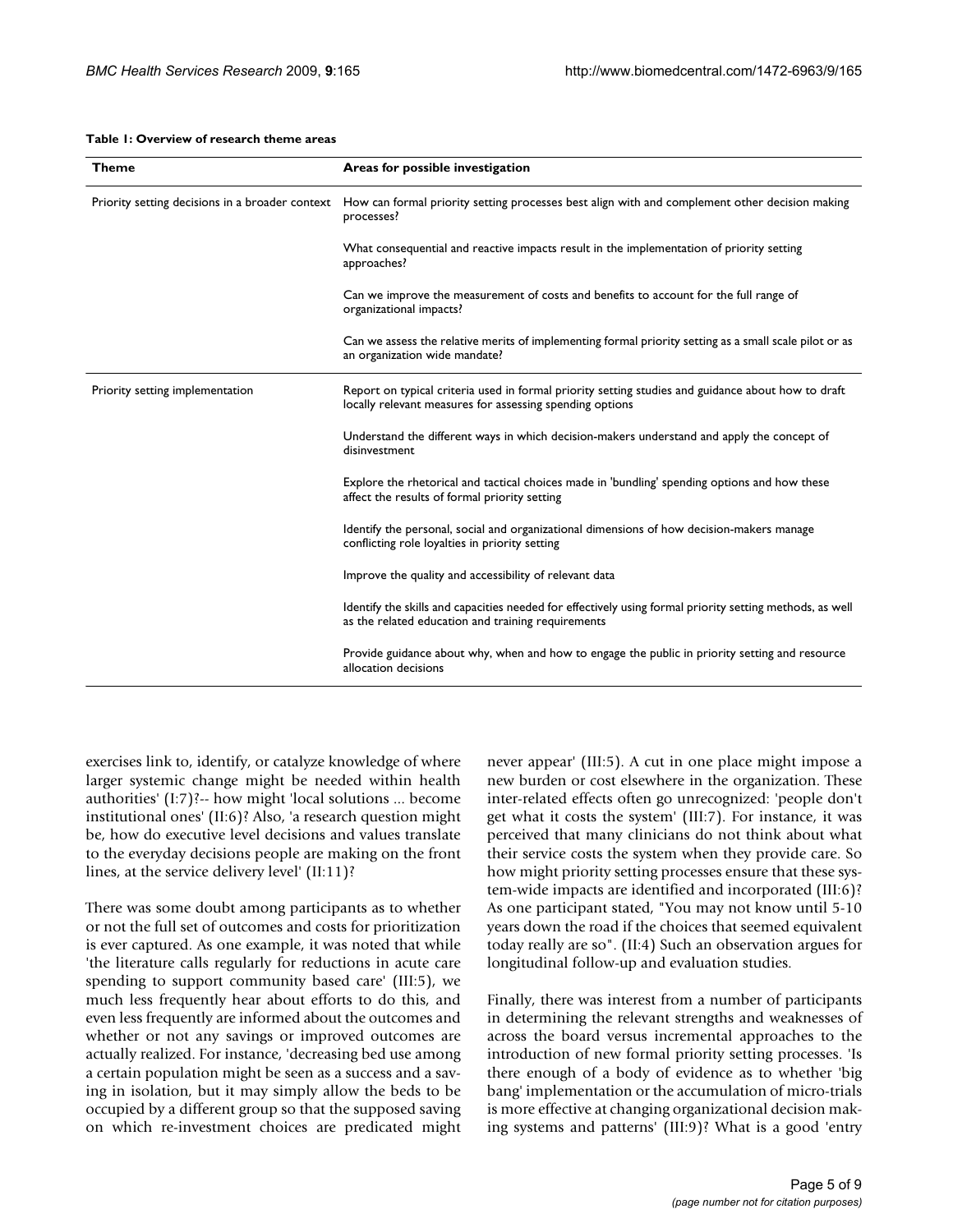point' for introducing an explicit priority setting framework in an organization (I:9)? Again, comparative research might profitably examine this in some detail.

#### *Priority setting implementation*

Choosing among options requires decision criteria with adjudicative power; that is, they can distinguish among different funding proposals on the basis of the features which decision-makers value. Participants identified a number of issues faced and where better criteria would be beneficial. In particular there were questions about how to give due consideration to strategic investments (I:5), performance agreements (II:7), long-term or transformative changes (II:4), and non-health outcomes (I:11). One suggestion was to study criteria already used in formal priority setting processes with a sort of 'sensitivity analysis' (I:6)--that is, to test how different groups within the organization (e.g., program managers versus senior executive members) understood and weighted different levels of a given rating scale employed in determining overall benefit of specific proposals. Some respondents wondered if there was any prospect of developing a 'criteria dictionary' (I:10) of measures that have been used for priority setting in other contexts and either formally validated or otherwise found useful.

Certain priority setting approaches, such as PBMA, necessarily link questions about investment and disinvestment of services; however, participants wondered what was known about the way in which decision-makers understand and interpret these two ideas. Do views about disinvestment as a concept differ from thinking about new investment (III:5)? While "everyone is there [when there's a chance] to spend money" (II:9) comparatively little thought seems to go into plans for reducing or eliminating spending. Often the participants propose a 'hand-grenade' option (II:9)--blowing up a service in a way that is, and is known by all to be, unrealistic (such as stopping all surgeries for the balance of a fiscal year). In many cases, program managers want the ability to pair investment and disinvestment proposals - 'if we cut X, we can do Y' (III:3)- -and so retain any freed-up resources within their own program. A disinvestment is seen as 'taking something away' from someone--perhaps community groups or other interests acquire a 'sense of entitlement' to existing services or programs. This issue might be circumvented when the question is whether or not to invest in new initiatives which do not (or may not) have an established and organized constituency (III:5). The problem may be exacerbated if disinvestment and new investment are not directed to the same target populations. Many participants wondered about the importance of terminology; for instance, would a process be more easily accepted if a term like 'resource re-allocation' was substituted for 'disinvestment' (I:5)?

One forum participant noted that "how one bundles trade-offs is quite fascinating" (II:5). The way in which options are framed or linked can most definitely affect the way in which choices are justified. These effects are most easily seen where the resource allocation decisions involve global rather than earmarked or targeted sources of money. Research with those doing health care priority setting should be focused on helping to understand the extent to which these positions may be pre-planned. Alternatively, positions evolve during the course of negotiations as a response to the understood political influence and power of the different players in the priority setting 'game'. When research into priority setting processes looks only at what happens around the 'decision table' it may miss important questions about how different options are reached by individual departments or portfolio managers and how the choices are 'filtered' prior to that point. One health authority representative noted that in their experience, each portfolio was limited to three submissions--but it was unclear what processes narrowed the field down to these final options (I:9). In other words, 'how do we come up with the areas considered for investment or disinvestment--out of the whole range of things that might be possible candidates' (III:8)? Are the right options on the table at all? Research efforts to explore these questions would require deeper and more extensive engagement with decision-makers at all levels of an organization.

Some participants noted that those setting priorities had to manage conflicting role loyalties. 'How could you be sitting at the table and not get anything for us?' is something that those who are involved in organization-wide priority setting hear from their colleagues when they return to their home departments (I:9). Executive members themselves speak to these dilemmas: as one stated, "I know I need to defend my program, but how do I fit into the organization?" (II:6). There are also issues for clinicians who must balance roles as patient advocates with functions as gatekeepers to the system and its resources (II:1). Particularly in smaller sectors or communities, priority setting choices cannot simply be seen in the abstract- -decision-makers know that their selections will impact identifiable individuals, even friends or neighbours (II:8). 'It's not just a position but a name' (III:6). There seems to be considerable scope to study individual stories about how decision-makers respond to these pressures and expectations, and strike a balance with their understanding of supposed organization-wide needs.

In the eyes of the decision-makers participating in the forums, effective priority setting and resource allocation is often held back by a lack of good, appropriate, applicable, reliable and valid data (III:6). There seemed to be a general consensus that more effort in local data collection (as well as improved local access to data collected for provin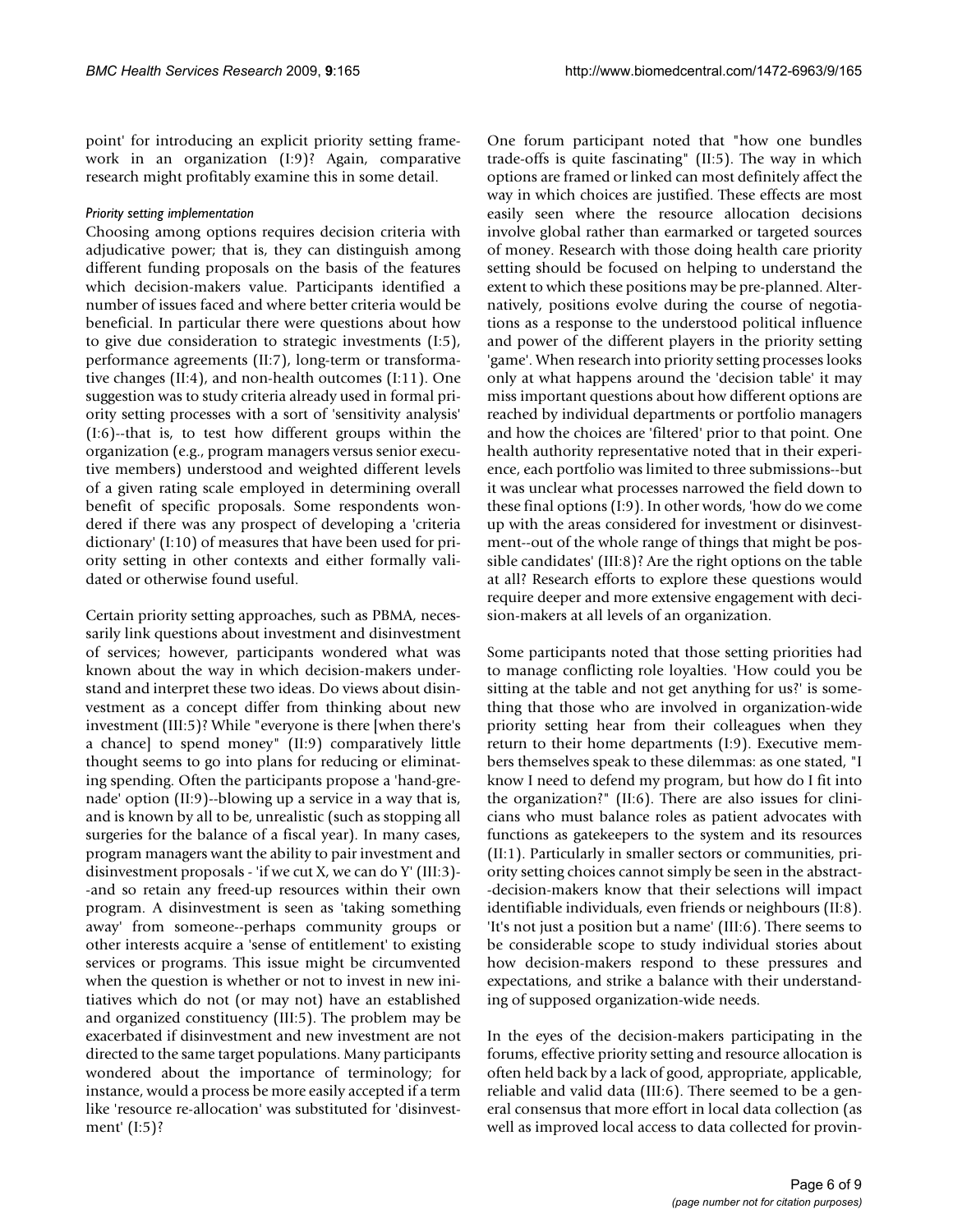cial performance reporting purposes) would produce a solid return on investment (III:7).

Taking a step back, participants recognized that health care managers have not frequently engaged in use of a formal, explicit framework for priority setting and resource allocation. Forum participants wondered if members of their own organizations had the skills and capacities needed for this work (I:9)--and wondered if research could help to systematically identify what these skills and capacities might be. Investigation of the sorts of organizational structures and supports that would best assist staff in these efforts was felt to be equally important (I:9; I:11). Health authorities are being asked to make important resource allocation decisions, and so one might wish to know if their current organizational forms are "fit for purpose" (III:9).

Finally, health system managers are under pressure from many directions to increase the extent of public engagement in decision making. This was clearly on the minds of participants who raised various questions around obtaining public input such as, 'what is its purpose?' and, 'how should it be used?' (I:6) i.e., how might the public's views and values be integrated with other forms of evidence? Public engagement efforts can be time-consuming and costly, so decision-makers asked whether evidence based guidance can be developed and suggest when it is worthwhile or necessary. Is there a way to prioritize the decisions that are subject to formal public participation efforts (II:3, II:11)? To what extent can or should the public be engaged as questions get to be more narrow and 'technical' in nature (I:6; II:11)? One purpose of public engagement may be to test whether or not decision-maker assumptions about what the public wants are in fact accurate and valid (II:10).

# **Discussion**

In recent years there has been a good deal of research into health care priority setting [19-27]. Some findings are clear. Priority setting is more than a technical exercise; it needs to be understood as a management process [28]. Economic approaches to priority setting should incorporate ethical principles and vice versa [16,29,30]. Both researchers and decision-makers need to think broadly about what constitutes appropriate and relevant evidence [31,32]. The literature suggests that there are several gaps in knowledge, such as the evaluation of priority setting frameworks relevant to health outcomes and other interim outputs (e.g., does formal priority setting help with setting useable priorities; are these priorities used to make decisions; does a formal framework increase the use of evidence?) and in terms of appropriate ways to engage the community in resource allocation decisions

Given this work and the myriad of challenges faced by decision-makers, we believe that future research in this area should be highly collaborative. The exact questions must be shaped as much by decision-maker input as researcher interest. The current project aimed to develop a set of research priorities in the field of health care priority setting. While it is not our intent to suggest that the priorities identified are all encompassing, nor necessarily apply in all jurisdictions, our experience in this field both within and outside of Canada would suggest that the issues that were raised should be relevant for most jurisdictions faced with allocating a finite set of resources.

The forum process resulted in a research agenda with the following characteristics: (1) The province-wide nature of the project allowed us to identify a comprehensive range of issues, including those most relevant for organizations at various stages of development in formal priority setting and resource allocation work, while recognizing different geographies, populations and health needs, organizational structures, service mixes, financial positions, etc; (2) There is considerable potential and desire for comparative work, which would allow health regions to share experiences and avoid 'reinventing the wheel'; (3) We have identified priorities that already have decisionmaker buy-in, so it should be somewhat simpler and quicker to promote subsequent dissemination and uptake in British Columbia.

Several other general desirable outcomes were obtained from the very process of engaging in these forums. To begin with, they demonstrate one successful way of bridging academic and practice worlds. Principles identified in the knowledge transfer and exchange literature--such as two-way interaction among decision-makers and researchers working together to evolve priority setting practice-were demonstrated [2-4]. We speculate that this will result over the longer-term in a vibrant and growing network of BC researchers focused on priority setting, as well as a more common understanding of formal priority setting approaches and application of key principles at the health authority level. Such embedded knowledge should then contribute to improvements in routine priority setting practice.

The process allowed for sharing and networking among the health authorities themselves. Health authority personnel who attended were informed during the course of the forums about current priority setting research and practice in BC - their attendance increased their awareness of frameworks in use and likely promoted more in-depth contemplation regarding priority setting in the province. This form of research, involving active and reflective engagement in priority setting exercises, is also conducive to organizational learning and creation of greater aware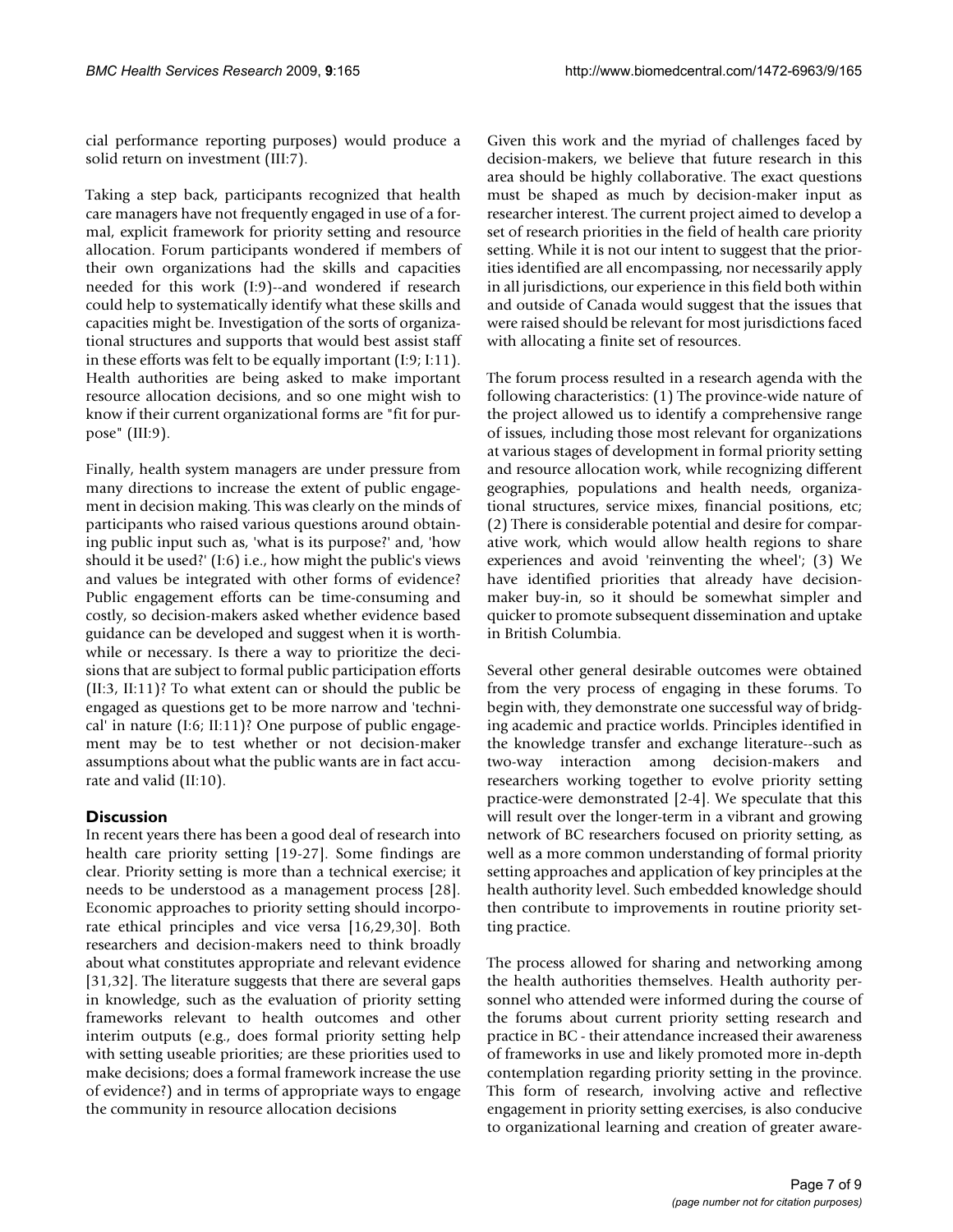ness and understanding among decision-makers about how choices affect the organization as a whole.

Our observations suggest that the challenges, ideas and research topics would not have arisen - at least in the form they did - without direct interaction between researchers and decision-makers. Even as applied health services researchers, working closely with decision-makers in health service organizations, we could not predict, nor would we presume to know, the intricacies of priority setting at the coal face. We also observed a high level of peer to peer interaction between decision-makers from different health authorities. This was mentioned in the participant evaluations as a valuable aspect of the project. Furthermore, the expenditure on this team planning exercise was relatively modest, amounting to \$37,500 total.

Would we do anything differently? We offer two suggestions.

• First, asking decision-makers to give up three half days within 9 months was in hindsight asking too much. If we were to do this again, we would have one day-long workshop geared towards a facilitated group discussion to maximize peer-to-peer and researcher-to-decision-maker interaction. If more then 20 decision-makers were interested in attending, we would hold separate workshops but ensure that all health authorities were represented at each session.

• Second, in follow-up, we would suggest having a more formal process in place to engage decision-makers with transition from an idea to an actual research question and, in due course, to a full research proposal. With the BC geography this is perhaps difficult, but nonetheless, allocating the budget to ensure one-on-one meetings with each of the health authorities following a primary workshop would in our view result in greater likelihood of ongoing research collaboration.

A few other potential limitations are worth mentioning. Were the 'right' people involved in the forums? Moving research forward effectively in practice settings requires a good balance between people who can speak to the technical issues 'at the coal face' of priority setting and resource allocation - those who know the challenging issues and dilemmas firsthand -- and those who are senior leaders able to devote resources to research. In this regard, our participants represented a good balance. In terms of previous experience, some participants had much direct priority setting experience to cite, others had relatively less or none. Most participants seemed actively engaged, though not all and not consistently. The fact that many participants returned for subsequent forums speaks to their engagement and sustained interest in this work,

especially given the many competing demands on decision-makers' time. A conscious choice was made not to include personnel from the Provincial Ministry of Health; the focus was squarely placed on regional decision making.

We did not seek consensus, where all participants necessarily agreed upon particular research priorities shared in all health regions. Rather, the directions reported here reflect the whole range of topics raised; some persons and regions may be more interested in some of these than others. We have not reported here every possible research question that was raised during forum discussions; instead we have tried to group them into broad theme areas, with the attendant risk of omitting details which might be potentially very important to individual participants. Finally, the health authorities in BC have different populations and geographies. We wanted to be sure that the final agenda reflects this range of interests. Thus, we must ask whether or not some participants dominated the discussion and the outcomes. In careful review of the forum notes, most individuals did contribute; less vocal participants were called out for their perspective. However, it is realistic to suggest that some participants had a deeper understanding and greater engagement with the matters being discussed and their specific views may have risen to the top more readily.

Participants had several opportunities to validate the findings of this research; thus we are confident that the priorities represent their immediate needs and interests. The depth of that interest, however, will be shown by whether or not successful research collaborations are subsequently pursued. Of course, research proposals will necessarily be fitted to or constrained by available funding streams. Finally, there is frequent turnover among decision makers in the health care sector (already including some of our partners in this project). If the priorities we have identified are truly those of the health delivery organizations, rather than of the particular participants, then they should survive such developments intact. Again, time will tell.

### **Conclusion**

These forums have given us insight into what decisionmakers see as important, and have uncovered numerous areas where, jointly, research questions can be posed. We were able to validate the importance of our starting point as well as to observe the emergence of additional concerns and directions of critical importance to these decisionmakers at this time. While some, indeed probably most, of the research priorities are likely relevant elsewhere, we would advocate for others in different contexts to undertake their own research priority generating exercise. Providing an environment where researchers and decisionmakers can interact, debate and collaboratively generate a